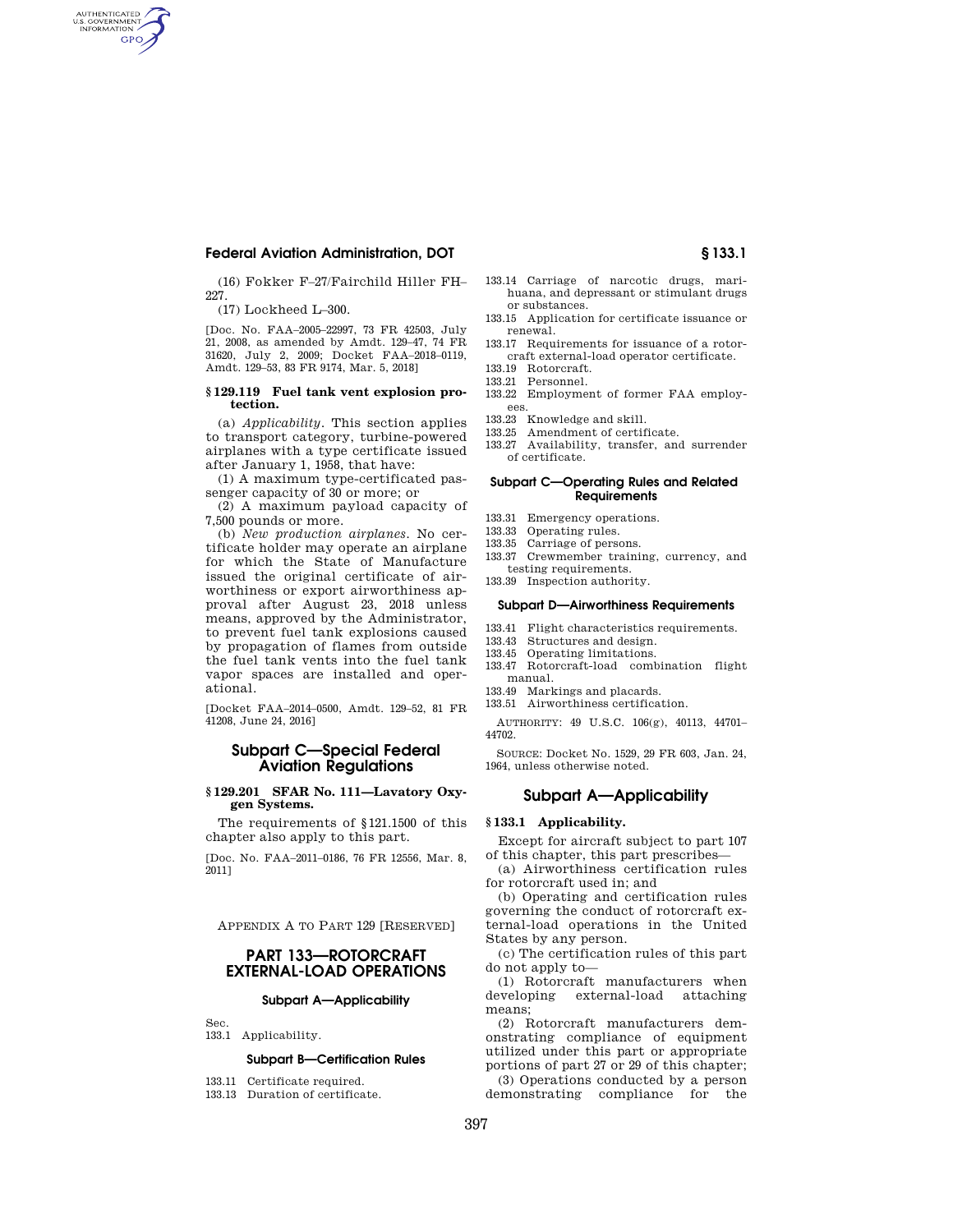issuance of a certificate or authorization under this part;

(4) Training flights conducted in preparation for the demonstration of compliance with this part; or

(5) A Federal, State, or local government conducting operations with public aircraft.

(d) For the purpose of this part, a person other than a crewmember or a person who is essential and directly connected with the external-load operation may be carried only in approved Class D rotorcraft-load combinations.

[Doc. No. 15176, 42 FR 24198, May 12, 1977, as amended by Amdt. 133–9, 51 FR 40707, Nov. 7, 1986; Docket FAA–2015–0150, Amdt. 133–15, 81 FR 42214, June 28, 2016]

# **Subpart B—Certification Rules**

#### **§ 133.11 Certificate required.**

(a) No person subject to this part may conduct rotorcraft external-load operations within the United States without, or in violation of the terms of, a Rotorcraft External-Load Operator Certificate issued by the Administrator under §133.17.

(b) No person holding a Rotorcraft External-Load Operator Certificate may conduct rotorcraft external-load operations subject to this part under a business name that is not on that certificate.

[Doc. No. 15176, 42 FR 24198, May 12, 1977, as amended by Amdt. 133–7, 42 FR 32531, June 27, 1977; Amdt. 133–9, 51 FR 40707, Nov. 7, 1986]

### **§ 133.13 Duration of certificate.**

Unless sooner surrendered, suspended, or revoked, a Rotorcraft External-Load Operator Certificate expires at the end of the twenty-fourth month after the month in which it is issued or renewed.

[Doc. No. 15176, 42 FR 24198, May 12, 1977, as amended by Amdt. 133–7, 42 FR 32531, June 27, 1977; Amdt. 133–9, 51 FR 40707, Nov. 7, 1986]

#### **§ 133.14 Carriage of narcotic drugs, marihuana, and depressant or stimulant drugs or substances.**

If the holder of a certificate issued under this part permits any aircraft owned or leased by that holder to be engaged in any operation that the certificate holder knows to be in violation

# **§ 133.11 14 CFR Ch. I (1–1–21 Edition)**

of §91.19(a) of this chapter, that operation is a basis for suspending or revoking the certificate.

[Doc. No. 12035, 38 FR 17493, July 2, 1973, as amended by Amdt. 133–10, 54 FR 34332, Aug. 18, 1989]

## **§ 133.15 Application for certificate issuance or renewal.**

Application for an original certificate or renewal of a certificate issued under this part is made on a form, and in a manner, prescribed by the Administrator. The form may be obtained from a Flight Standards office. The completed application is sent to the responsible Flight Standards office for the area in which the applicant's home base of operation is located.

[Doc. No. 15176, 42 FR 24198, May 12, 1977, as amended by Amdt. 133–11, 54 FR 39294, Sept. 25, 1989; Docket FAA–2018–0119, Amdt. 133–16, 83 FR 9174, Mar. 5, 2018]

#### **§ 133.17 Requirements for issuance of a rotorcraft external-load operator certificate.**

If an applicant shows that he complies with §§133.19, 133.21, and 133.23, the Administrator issues a Rotorcraft External-Load Operator Certificate to him with an authorization to operate specified rotorcraft with those classes of rotorcraft-load combinations for which he complies with the applicable provisions of subpart D of this part.

## **§ 133.19 Rotorcraft.**

(a) The applicant must have the exclusive use of at least one rotorcraft that—

(1) Was type certificated under, and meets the requirements of, part 27 or 29 of this chapter (but not necessarily with external-load-carrying attaching means installed) or of §21.25 of this chapter for the special purpose of rotorcraft external-load operations;

(2) Complies with the certification provisions in subpart D of this part that apply to the rotorcraft-load combinations for which authorization is requested; and

(3) Has a valid standard or restricted category airworthiness certificate.

(b) For the purposes of paragraph (a) of this section, a person has exclusive use of a rotorcraft if he has the sole possession, control, and use of it for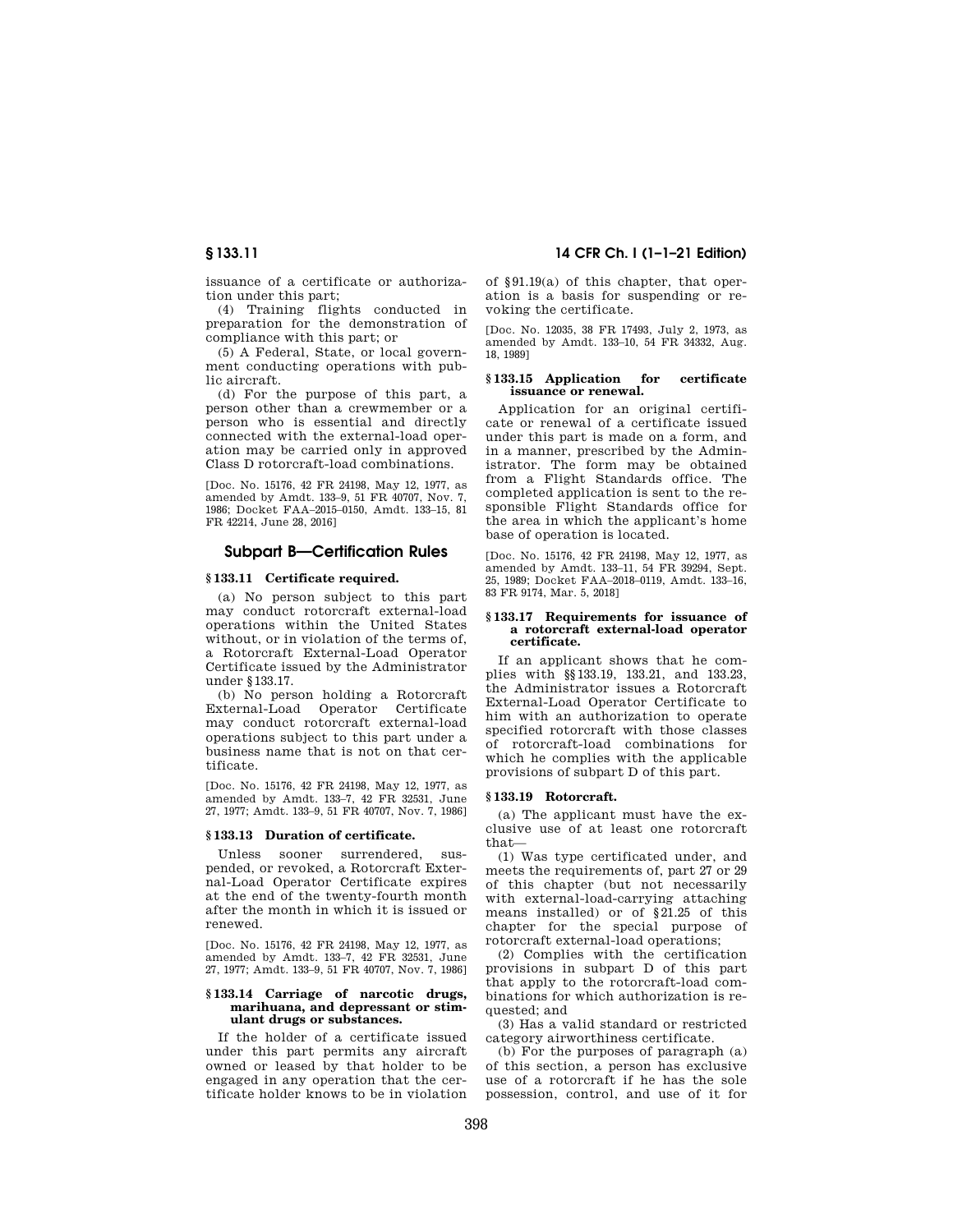flight, as owner, or has a written agreement (including arrangements for the performance of required maintenance) giving him that possession, control, and use for at least six consecutive months.

[Doc. No. 15176, 42 FR 24198, May 12, 1977]

# **§ 133.21 Personnel.**

(a) The applicant must hold, or have available the services of at least one person who holds, a current commercial or airline transport pilot certificate, with a rating appropriate for the rotorcraft prescribed in §133.19, issued by the Administrator.

(b) The applicant must designate one pilot, who may be the applicant, as chief pilot for rotorcraft external-load operations. The applicant also may designate qualified pilots as assistant chief pilots to perform the functions of the chief pilot when the chief pilot is not readily available. The chief pilot and assistant chief pilots must be acceptable to the Administrator and each must hold a current Commercial or Airline Transport Pilot Certificate, with a rating appropriate for the rotorcraft prescribed in §133.19.

(c) The holder of a Rotorcraft External-Load Operator Certificate shall report any change in designation of chief pilot or assistant chief pilot immediately to the responsible Flight Standards office. The new chief pilot must be designated and must comply with §133.23 within 30 days or the operator may not conduct further operations under the Rotorcraft External-Load Operator Certificate unless otherwise authorized by the responsible Flight Standards office.

[Doc. No. 1529, 29 FR 603, Jan. 24, 1964, as amended by Amdt. 133–9, 51 FR 40707, Nov. 7, 1986; Docket FAA–2018–0119, Amdt. 133–16, 83 FR 9174, Mar. 5, 2018]

### **§ 133.22 Employment of former FAA employees.**

(a) Except as specified in paragraph (c) of this section, no certificate holder may knowingly employ or make a contractual arrangement which permits an individual to act as an agent or representative of the certificate holder in any matter before the Federal Aviation Administration if the individual, in the preceding 2 years—

(1) Served as, or was directly responsible for the oversight of, a Flight Standards Service aviation safety inspector; and

(2) Had direct responsibility to inspect, or oversee the inspection of, the operations of the certificate holder.

(b) For the purpose of this section, an individual shall be considered to be acting as an agent or representative of a certificate holder in a matter before the agency if the individual makes any written or oral communication on behalf of the certificate holder to the agency (or any of its officers or employees) in connection with a particular matter, whether or not involving a specific party and without regard to whether the individual has participated in, or had responsibility for, the particular matter while serving as a Flight Standards Service aviation safety inspector.

(c) The provisions of this section do not prohibit a certificate holder from knowingly employing or making a contractual arrangement which permits an individual to act as an agent or representative of the certificate holder in any matter before the Federal Aviation Administration if the individual was employed by the certificate holder before October 21, 2011.

[Doc. No. FAA–2008–1154, 76 FR 52236, Aug. 22, 2011]

#### **§ 133.23 Knowledge and skill.**

(a) Except as provided in paragraph (d) of this section, the applicant, or the chief pilot designated in accordance with §133.21(b), must demonstrate to the Administrator satisfactory knowledge and skill regarding rotorcraft external-load operations as set forth in paragraphs (b) and (c) of this section.

(b) The test of knowledge (which may be oral or written, at the option of the applicant) covers the following subjects:

(1) Steps to be taken before starting operations, including a survey of the flight area.

(2) Proper method of loading, rigging, or attaching the external load.

(3) Performance capabilities, under approved operating procedures and limitations, of the rotorcraft to be used.

(4) Proper instructions of flight crew and ground workers.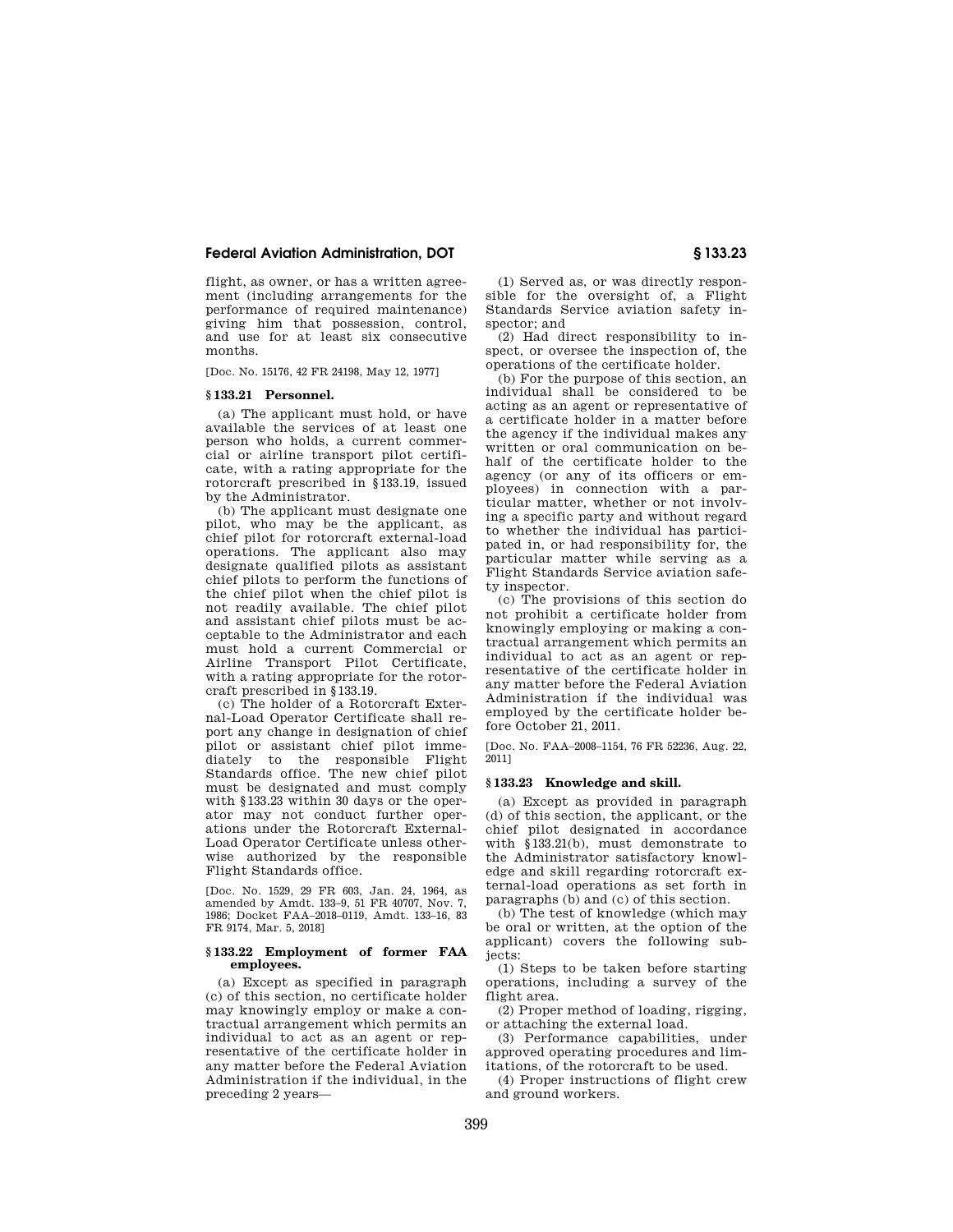(5) Appropriate rotorcraft-load combination flight manual.

(c) The test of skill requires appropriate maneuvers for each class requested. The appropriate maneuvers for each load class must be demonstrated in the rotorcraft prescribed in §133.19.

(1) Takeoffs and landings.

(2) Demonstration of directional control while hovering.

(3) Acceleration from a hover.

(4) Flight at operational airspeeds.

(5) Approaches to landing or working area.

(6) Maneuvering the external load into the release position.

(7) Demonstration of winch operation, if a winch is installed to hoist the external load.

(d) Compliance with paragraphs (b) and (c) of this section need not be shown if the Administrator finds, on the basis of the applicant's (or his designated chief pilot's) previous experience and safety record in rotorcraft external-load operations, that his knowledge and skill are adequate.

[Doc. No. 1529, 29 FR 603, Jan. 24, 1964, as amended by Amdt. 133–9, 51 FR 40707, Nov. 7, 1986]

## **§ 133.25 Amendment of certificate.**

(a) The holder of a Rotorcraft External-Load Certificate may apply to the responsible Flight Standards office for the area in which the applicant's home base of operation is located, or to the responsible Flight Standards office for the area in which operations are to be conducted, for an amendment of the applicant's certificate, to add or delete a rotorcraft-load combination authorization, by executing the appropriate portion of the form used in applying for a Rotorcraft External-Load Operator Certificate. If the applicant for the amendment shows compliance with §§133.19 and 133.49, the responsible Flight Standards office issues an amended Rotorcraft External-Load Operator Certificate to the applicant with authorization to operate with those classes of rotorcraft-load combinations for which the applicant complies with the applicable provisions of subpart D of this part.

(b) The holder of a rotorcraft external-load certificate may apply for an

**§ 133.25 14 CFR Ch. I (1–1–21 Edition)** 

amendment to add or delete a rotorcraft authorization by submitting to the responsible Flight Standards office a new list of rotorcraft, by registration number, with the classes of rotorcraftload combinations for which authorization is requested.

[Doc. No. 18434, 43 FR 52206, Nov. 9, 1978, as amended by Amdt. 133–9, 51 FR 40707, Nov. 7, 1986; Amdt. 133–11, 54 FR 39294, Sept. 25, 1989; Docket FAA–2018–0119, Amdt. 133–16, 83 FR 9174, Mar. 5, 2018]

#### **§ 133.27 Availability, transfer, and surrender of certificate.**

(a) Each holder of a rotorcraft external-load operator certificate shall keep that certificate and a list of authorized rotorcraft at the home base of operations and shall make it available for inspection by the Administrator upon request.

(b) Each person conducting a rotorcraft external-load operation shall carry a facsimile of the Rotorcraft External-Load Operator Certificate in each rotorcraft used in the operation.

(c) If the Administrator suspends or revokes a Rotorcraft External-Load Operator Certificate, the holder of that certificate shall return it to the Administrator. If the certificate holder, for any other reason, discontinues operations under his certificate, and does not resume operations within two years, he shall return the certificate to the responsible Flight Standards office.

[Doc. No. 1529, 29 FR 603, Jan. 24, 1964, as amended by Amdt. 133–9, 51 FR 40708, Nov. 7, 1986; Amdt. 133–11, 54 FR 39294, Sept. 25, 1989; Docket FAA–2018–0119, Amdt. 133–16, 83 FR 9174, Mar. 5, 2018]

# **Subpart C—Operating Rules and Related Requirements**

## **§ 133.31 Emergency operations.**

(a) In an emergency involving the safety of persons or property, the certificate holder may deviate from the rules of this part to the extent required to meet that emergency.

(b) Each person who, under the authority of this section, deviates from a rule of this part shall notify the Administrator within 10 days after the deviation. Upon the request of the Administrator, that person shall provide the responsible Flight Standards office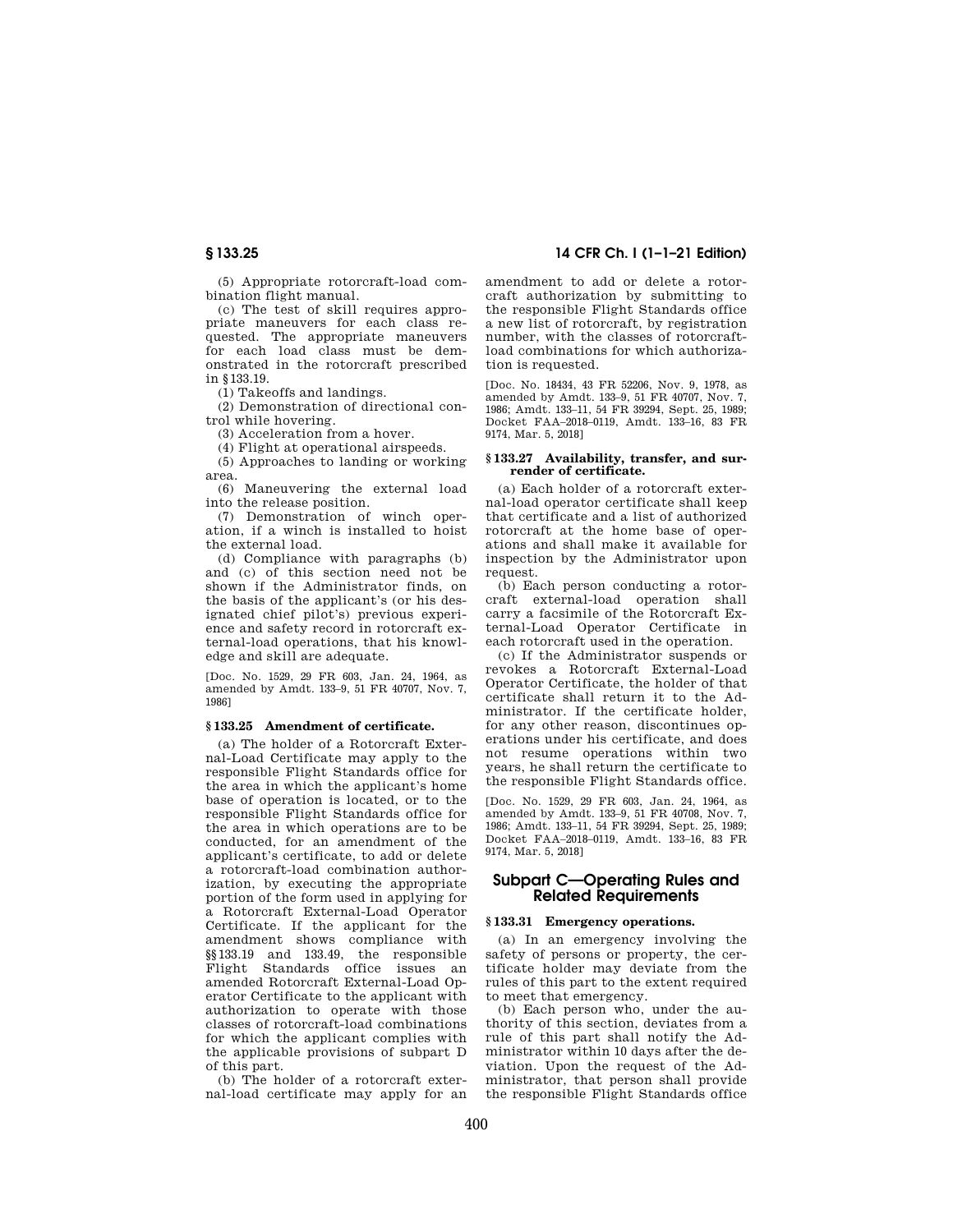a complete report of the aircraft operation involved, including a description of the deviation and reasons for it.

[Doc. No. 24550, 51 FR 40708, Nov. 7, 1986, as amended by Amdt. 133–11, 54 FR 39294, Sept. 25, 1989; Docket FAA–2018–0119, Amdt. 133–16, 83 FR 9175, Mar. 5, 2018]

# **§ 133.33 Operating rules.**

(a) No person may conduct a rotorcraft external-load operation without, or contrary to, the Rotorcraft-Load Combination Flight Manual prescribed in §133.47.

(b) No person may conduct a rotorcraft external-load operation unless—

(1) The rotorcraft complies with §133.19; and

(2) The rotorcraft and rotorcraft-load combination is authorized under the Rotorcraft External-Load Operator Certificate.

(c) Before a person may operate a rotorcraft with an external-load configuration that differs substantially from any that person has previously carried with that type of rotorcraft (whether or not the rotorcraft-load combination is of the same class), that person must conduct, in a manner that will not endanger persons or property on the surface, such of the following flight-operational checks as the Administrator determines are appropriate to the rotorcraft-load combination:

(1) A determination that the weight of the rotorcraft-load combination and the location of its center of gravity are within approved limits, that the external load is securely fastened, and that the external load does not interfere with devices provided for its emergency release.

(2) Make an initial liftoff and verify that controllability is satisfactory.

(3) While hovering, verify that directional control is adequate.

(4) Accelerate into forward flight to verify that no attitude (whether of the rotorcraft or of the external load) is encountered in which the rotorcraft is uncontrollable or which is otherwise hazardous.

(5) In forward flight, check for hazardous oscillations of the external load, but if the external load is not visible to the pilot, other crewmembers or ground personnel may make this check and signal the pilot.

(6) Increase the forward airspeed and determine an operational airspeed at which no hazardous oscillation or hazardous aerodynamic turbulence is encountered.

(d) Notwithstanding the provisions of part 91 of this chapter, the holder of a Rotorcraft External-Load Operator Certificate may conduct (in rotorcraft type certificated under and meeting the requirements of part 27 or 29 of this chapter, including the external-load attaching means) rotorcraft externalload operations over congested areas if those operations are conducted without hazard to persons or property on the surface and comply with the following:

(1) The operator must develop a plan for each complete operation, coordinate this plan with the responsible Flight Standards office for the area in which the operation will be conducted, and obtain approval for the operation from that office. The plan must include an agreement with the appropriate political subdivision that local officials will exclude unauthorized persons from the area in which the operation will be conducted, coordination with air traffic control, if necessary, and a detailed chart depicting the flight routes and altitudes.

(2) Each flight must be conducted at an altitude, and on a route, that will allow a jettisonable external load to be released, and the rotorcraft landed, in an emergency without hazard to persons or property on the surface.

(e) Notwithstanding the provisions of part 91 of this chapter, and except as provided in §133.45(d), the holder of a Rotorcraft External-Load Operator Certificate may conduct external-load operations, including approaches, departures, and load positioning maneuvers necessary for the operation, below 500 feet above the surface and closer than 500 feet to persons, vessels, vehicles, and structures, if the operations are conducted without creating a hazard to persons or property on the surface.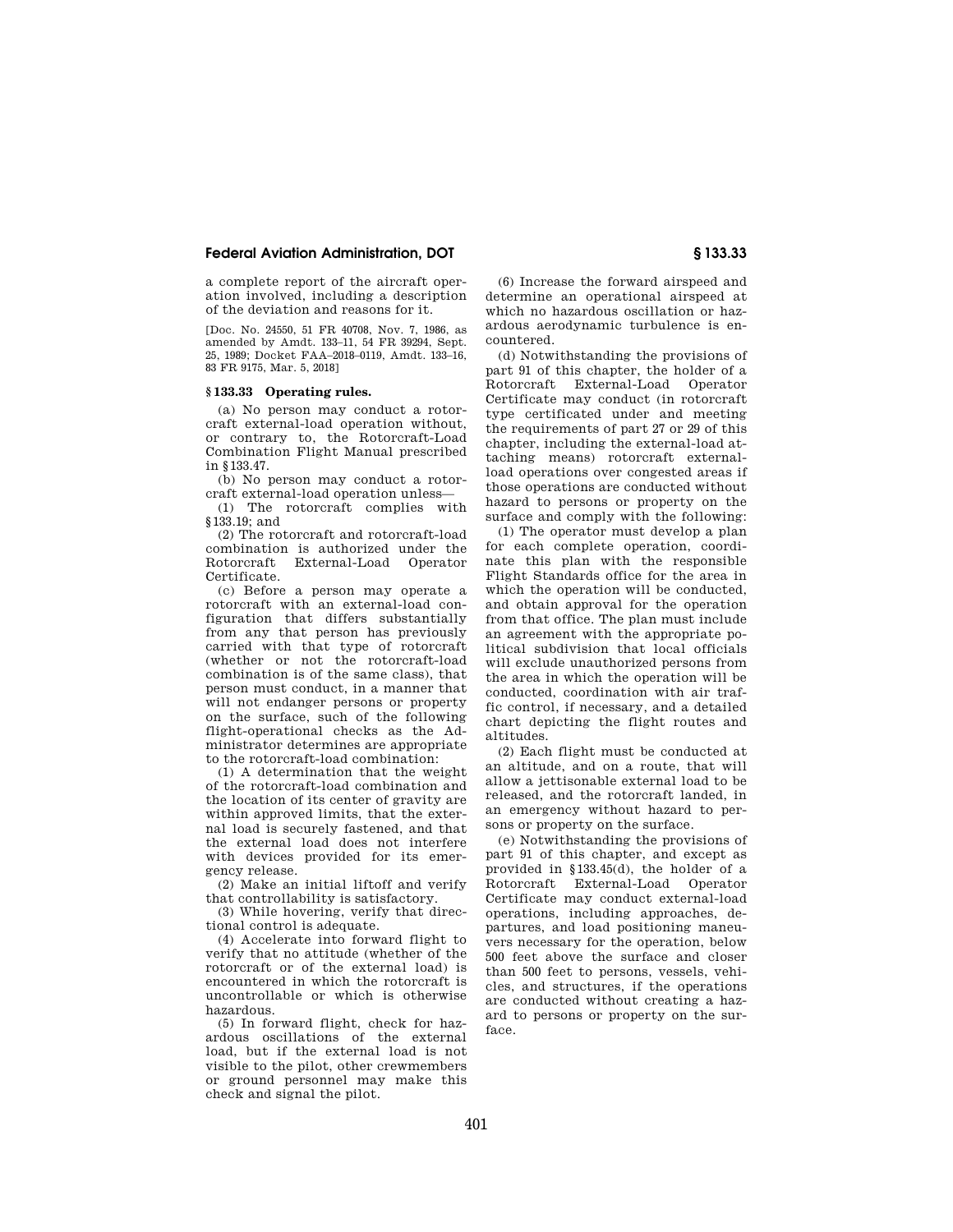(f) No person may conduct rotorcraft external-load operations under IFR unless specifically approved by the Administrator. However, under no circumstances may a person be carried as part of the external-load under IFR.

[Doc. No. 24550, 51 FR 40708, Nov. 7, 1986, as amended by Amdt. 133–11, 54 FR 39294, Sept. 25, 1989; Docket FAA–2018–0119, Amdt. 133–16, 83 FR 9175, Mar. 5, 2018]

# **§ 133.35 Carriage of persons.**

(a) No certificate holder may allow a person to be carried during rotorcraft external-load operations unless that person—

(1) Is a flight crewmember;

(2) Is a flight crewmember trainee;

(3) Performs an essential function in connection with the external-load operation; or

(4) Is necessary to accomplish the work activity directly associated with that operation.

(b) The pilot in command shall ensure that all persons are briefed before takeoff on all pertinent procedures to be followed (including normal, abnormal, and emergency procedures) and equipment to be used during the external-load operation.

[Doc. No. 24550, 51 FR 40708, Nov. 7, 1986]

## **§ 133.37 Crewmember training, currency, and testing requirements.**

(a) No certificate holder may use, nor may any person serve, as a pilot in operations conducted under this part unless that person—

(1) Has successfully demonstrated, to the Administrator knowledge and skill with respect to the rotorcraft-load combination in accordance with §133.23 (in the case of a pilot other than the chief pilot or an assistant chief pilot who has been designated in accordance with §133.21(b), this demonstration may be made to the chief pilot or assistant chief pilot); and

(2) Has in his or her personal possession a letter of competency or an appropriate logbook entry indicating compliance with paragraph (a)(1) of this section.

(b) No certificate holder may use, nor may any person serve as, a crewmember or other operations personnel in Class D operations conducted under this part unless, within the preceding

# **§ 133.35 14 CFR Ch. I (1–1–21 Edition)**

12 calendar months, that person has successfully completed either an approved initial or a recurrent training program.

(c) Notwithstanding the provisions of paragraph (b) of this section, a person who has performed a rotorcraft external-load operation of the same class and in an aircraft of the same type within the past 12 calendar months need not undergo recurrent training.

[Doc. No. 24550, 51 FR 40708, Nov. 7, 1986]

#### **§ 133.39 Inspection authority.**

Each person conducting an operation under this part shall allow the Administrator to make any inspections or tests that he considers necessary to determine compliance with the Federal Aviation Regulations and the Rotorcraft External-Load Operator Certificate.

[Doc. No. 1529, 29 FR 603, Jan. 24, 1964. Redesignated by Amdt. 133–9, 51 FR 40708, Nov. 7, 1986]

# **Subpart D—Airworthiness Requirements**

## **§ 133.41 Flight characteristics requirements.**

(a) The applicant must demonstrate to the Administrator, by performing the operational flight checks prescribed in paragraphs (b), (c), and (d) of this section, as applicable, that the rotorcraft-load combination has satisfactory flight characteristics, unless these operational flight checks have been demonstrated previously and the rotorcraft-load combination flight characteristics were satisfactory. For the purposes of this demonstration, the external-load weight (including the external-load attaching means) is the maximum weight for which authorization is requested.

(b) Class A rotorcraft-load combinations: The operational flight check must consist of at least the following maneuvers:

(1) Take off and landing.

(2) Demonstration of adequate directional control while hovering.

(3) Acceleration from a hover.

(4) Horizontal flight at airspeeds up to the maximum airspeed for which authorization is requested.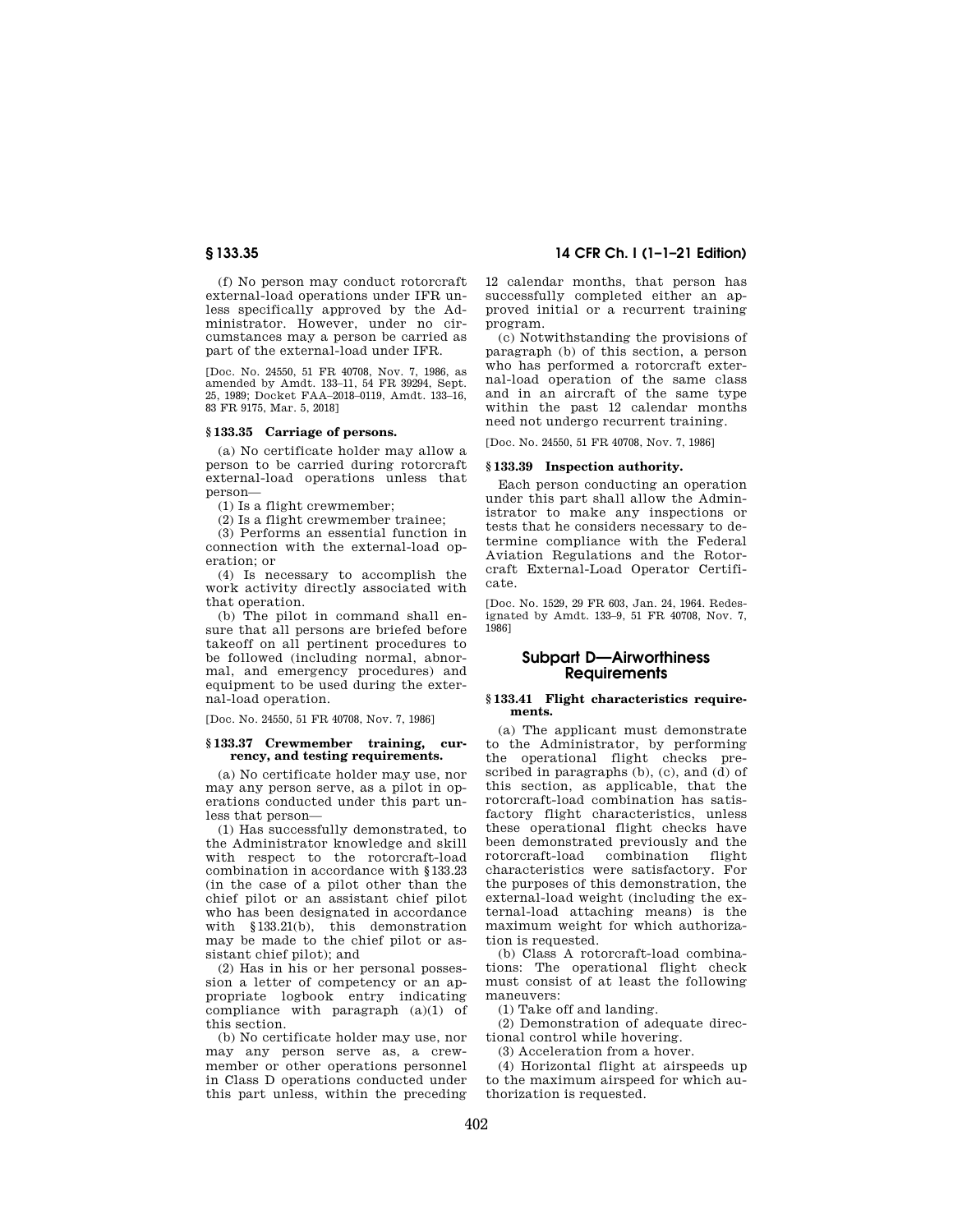(c) *Class B and D rotorcraft-load combinations:* The operational flight check must consist of at least the following maneuvers:

(1) Pickup of the external load.

(2) Demonstration of adequate directional control while hovering.

(3) Acceleration from a hover.

(4) Horizontal flight at airspeeds up to the maximum airspeed for which authorization is requested.

(5) Demonstrating appropriate lifting device operation.

(6) Maneuvering of the external load into release position and its release, under probable flight operation conditions, by means of each of the quick-release controls installed on the rotorcraft.

(d) Class C rotorcraft-load combinations: For Class C rotorcraft-load combinations used in wire-stringing, cablelaying, or similar operations, the operational flight check must consist of the maneuvers, as applicable, prescribed in paragraph (c) of this section.

[Doc. No. 1529, 29 FR 603, Jan. 24, 1964, as amended by Amdt. 133–5, 41 FR 55475, Dec. 20, 1976; Amdt. 133–9, 51 FR 40709, Nov. 7, 1986]

#### **§ 133.43 Structures and design.**

(a) *External-load attaching means.*  Each external-load attaching means must have been approved under—

(1) Part 8 of the Civil Air Regulations on or before January 17, 1964;

(2) Part 133, before February 1, 1977;

(3) Part 27 or 29 of this chapter, as applicable, irrespective of the date of approval; or

(4) Section 21.25 of this chapter.

(b) *Quick release devices.* Each quick release device must have been approved under—

(1) Part 27 or 29 of this chapter, as applicable;

(2) Part 133, before February 1, 1977; or

(3) Section 21.25 of this chapter, except the device must comply with §§27.865(b) and 29.865(b), as applicable, of this chapter.

(c) *Weight and center of gravity*—

(1) *Weight.* The total weight of the rotorcraft-load combination must not exceed the total weight approved for the rotorcraft during its type certification.

(2) *Center of gravity.* The location of the center of gravity must, for all loading conditions, be within the range established for the rotorcraft during its type certification. For Class C rotorcraft-load combinations, the magnitude and direction of the loading force must be established at those values for which the effective location of the center of gravity remains within its established range.

[Doc. No. 14324, 41 FR 55475, Dec. 20, 1976, as amended by Amdt. 133–12, 55 FR 8006, Mar. 6, 1990]

## **§ 133.45 Operating limitations.**

In addition to the operating limitations set forth in the approved Rotorcraft Flight Manual, and to any other limitations the Administrator may prescribe, the operator shall establish at least the following limitations and set them forth in the Rotorcraft-Load Combination Flight Manual for rotorcraft-load combination operations:

(a) The rotorcraft-load combination may be operated only within the weight and center of gravity limitations established in accordance with §133.43(c).

(b) The rotorcraft-load combination may not be operated with an external load weight exceeding that used in showing compliance with §§133.41 and 133.43.

(c) The rotorcraft-load combination may not be operated at airspeeds greater than those established in accordance with §133.41 (b), (c), and (d).

(d) No person may conduct an external-load operation under this part with a rotorcraft type certificated in the restricted category under §21.25 of this chapter over a densely populated area, in a congested airway, or near a busy airport where passenger transport operations are conducted.

(e) The rotorcraft-load combination of Class D may be conducted only in accordance with the following:

(1) The rotorcraft to be used must have been type certificated under transport Category A for the operating weight and provide hover capability with one engine inoperative at that operating weight and altitude.

(2) The rotorcraft must be equipped to allow direct radio intercommunication among required crewmembers.